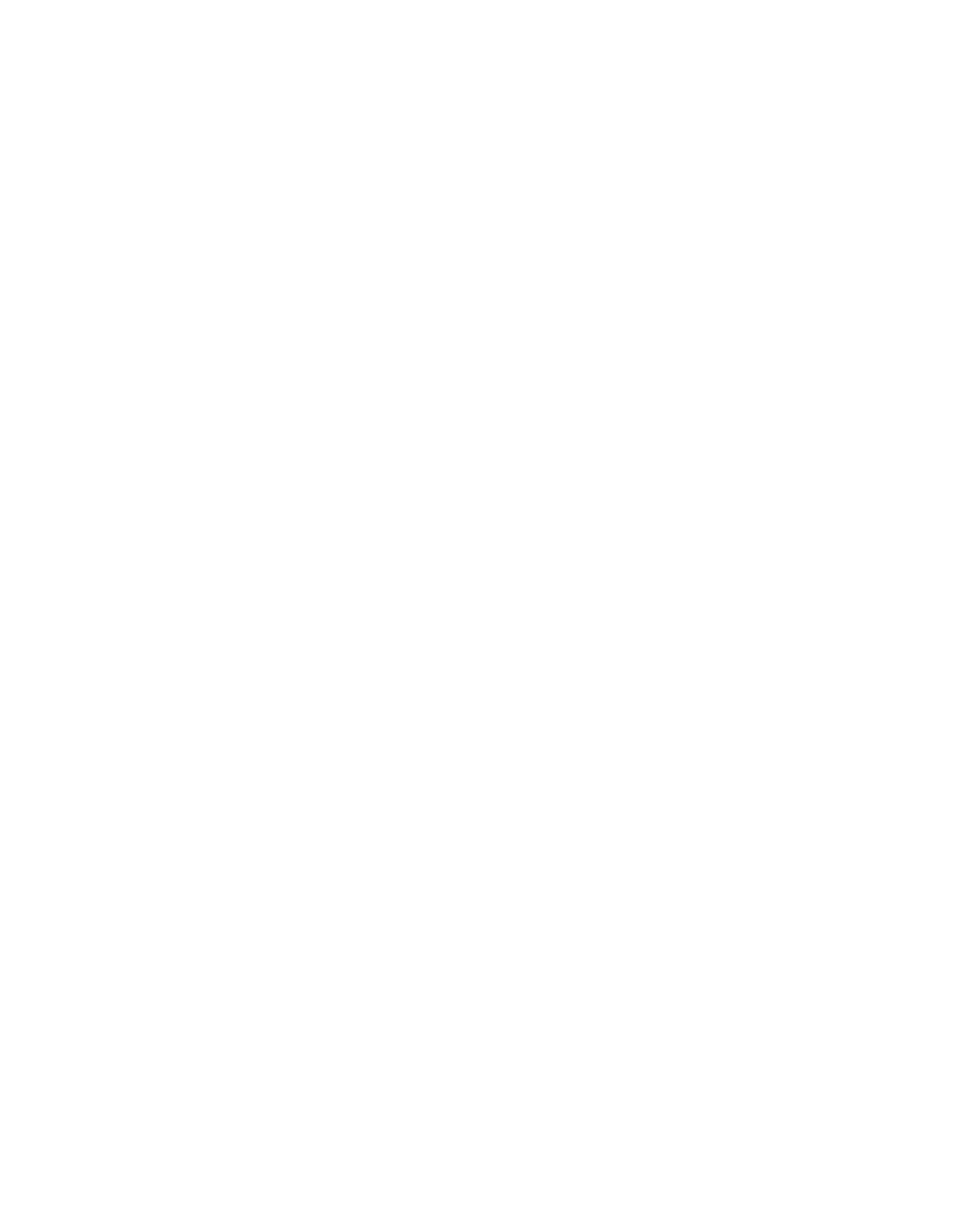# **SECTION 1: SETTING THE STAGE I**

## Overview

Schools create Annual School Plans and, from those plans, create a report that summarizes key activities and results.

#### **School-Based Planning**

School-based planning allows individual schools to respond to the unique needs and strengths of the communities they serve.

School planning and reporting should be understood within the context of planning and reporting at all levels. At its most effective, linkages among all levels increase efficiency and enhance communication. For instance, the priorities and plans from the Department and the division provide a broad picture of important issues. Schools, in turn, inform the division and Department, identifying many of the same issues and related activities from the school-level perspective in the Annual School Plan, School Planning Report, and Community Report. Efficiencies occur when all stakeholders plan, communicate, and report in conjunction with each other.

The Department reviews the Student Services. School, and Division Planning Reports to assist in provincial planning. A provincial sample of **Annual School Plans is** also annually reviewed.

The priorities and plans that arise from classroom or individual student planning are most effectively addressed when they are accommodated in the School Plan. In a complementary way, classroom and individual student planning takes into account the priorities of the school and the division as a whole.

School Planning Reports help schools focus on their implementation plans while helping the province to determine emerging priorities and to evaluate progress on its current priorities. Just as divisions/ districts use School Plans to assist them in responding to educational priorities, the Department uses School Planning Reports and Division Planning Reports as important sources of information in its own planning. All School and Division Planning Reports are reviewed annually.

### **Benefits of School-Based Planning**

The benefits of school-based planning and reporting include a systematic process for identifying, monitoring, adjusting, evaluating, and communicating school activities that enhance

- student achievement
- school improvement
- responsibility
- $\bullet$ accountability

Planning is an integrated process that involves a variety of levels of involvement. Just as effective teaching involves planning learning activities, locating resources, determining assessment and evaluation strategies, and anticipating reporting prior to the onset of teaching, school planning follows the same process within a wider domain.

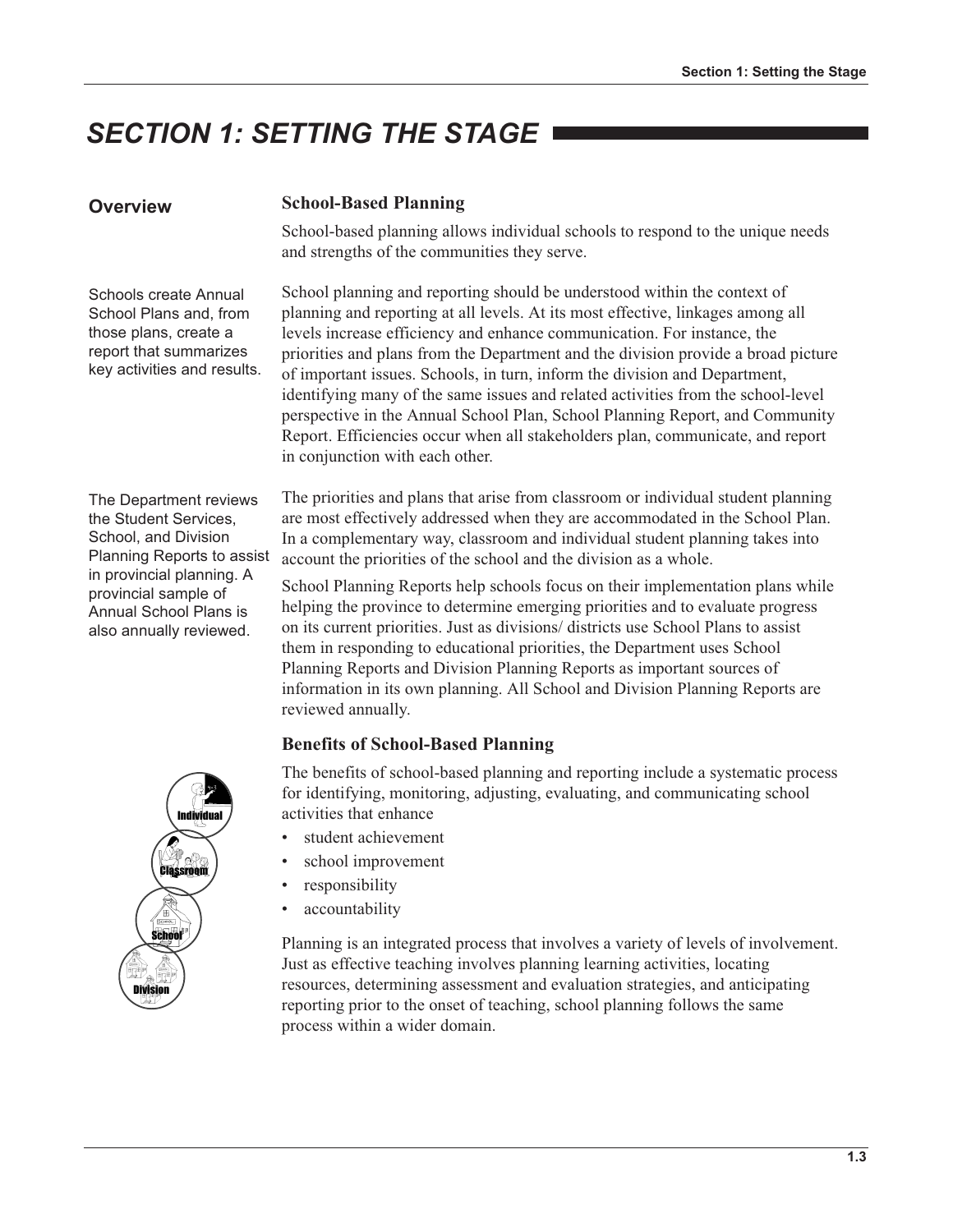Effective school-based planning asks and answers questions about educational School-based planning examines challenges and purpose. It allows school communities to create and develop or rethink and choices. reconsider underlying philosophies and perspectives about education and schooling. School-based planning allows school staff, students, parents, and community members to examine the challenges and choices the school faces. School-based planning helps school communities to identify priorities and outcomes that enhance the success of all learners modify current programming, strategies, and initiatives to improve results identify desired results that are currently not being addressed develop programming for delivering new results for new purposes address how various services and programming will support school-wide priorities Reporting on the evolution of the School Plan provides critical communication with individuals who can assist in the success of the plan. Numerous studies have examined the effectiveness of school-based planning. The overall evidence suggests that although collaborative school-based planning can have its share of problems and frustrations, it offers many benefits when done appropriately. Collaborative school-based planning promotes the development of an effective School-based planning promotes effective learning environment. It creates learning environments. consensus among partners about educational purpose and direction  $\bullet$ improved communication among staff heightened staff and student morale

- effective relationships among school staff and parents, and increased parental and community involvement
- greater teaching effectiveness  $\bullet$
- greater overall acceptance of change
- effective approaches to discipline issues  $\bullet$
- better co-ordination of programming and services between grades and across disciplines
- effective relationships with external agencies and organizations (e.g., social services, local businesses, and seniors' groups)
- greater awareness of a school community's strengths and weaknesses
- effective and efficient use of resources, including time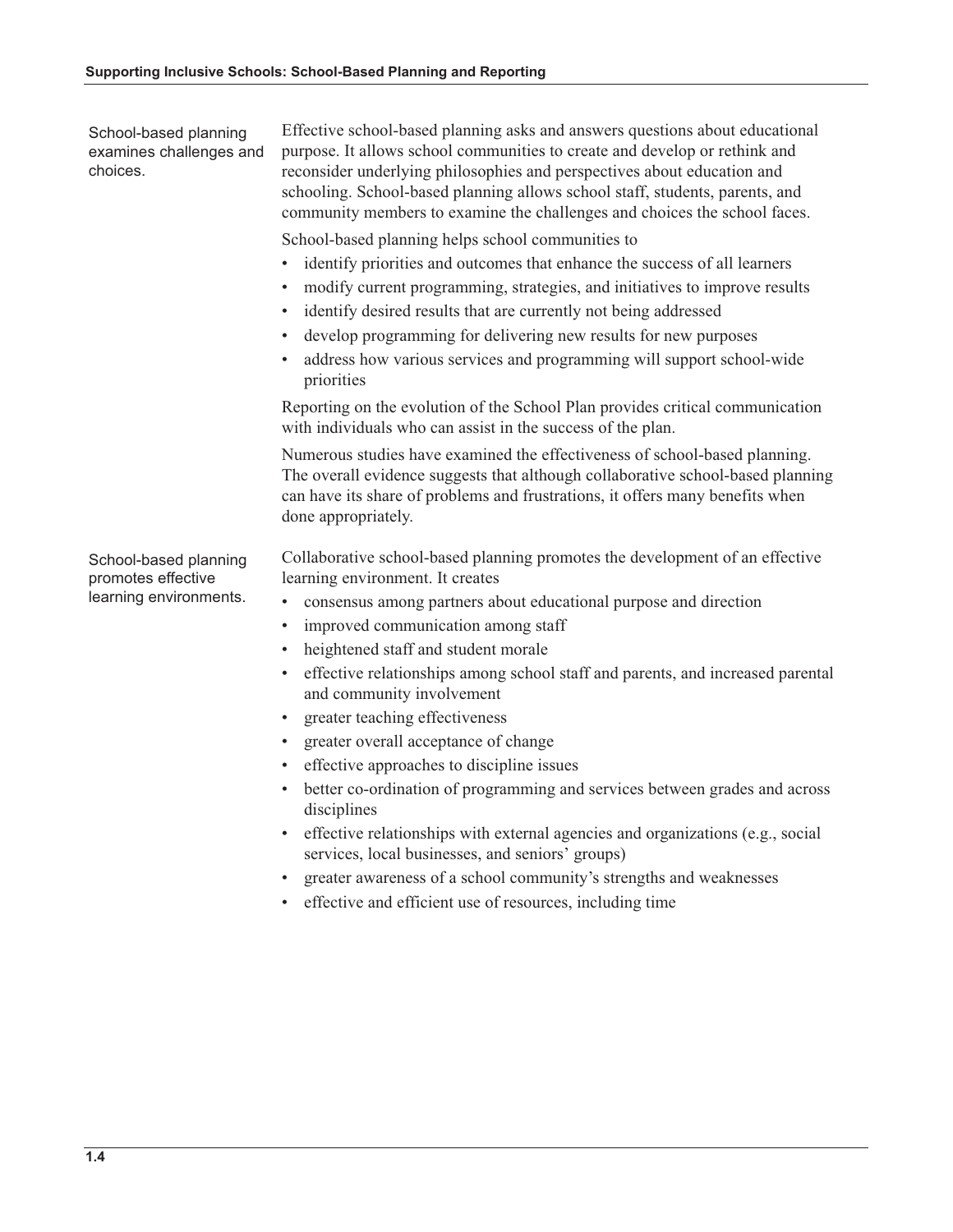School-based planning promotes reflection and responsibility.

"Together, focus, reflection, and collaboration work to create and shape onaoina improvement....Each element of the framework relies on the others. Take away one element, and the structure will collapse: it will stand only when all three supports are present and equally strong."

Conzemius and O'Neill

A benefit of school-based planning is the increased attention to reflection on implementation plans and an increased sense of responsibility among all individuals involved in the planning.

The interrelationship among focus, reflection, and collaboration contributes to a shared clarity of thought, direction, and purpose, and it helps planners to learn from the past. This, in turn, enhances the identification and future accomplishment of new plans. The collaboration component encourages sharing and knowledge from a variety of sources.

The Division Plan, Comprehensive School Plan, and Annual School Plan all flow from the same priorities and processes. Like nesting tables, the Annual School Plan fits within and flows from the broader Comprehensive School Plan, which then fits within and flows from the even broader Division Plan.

**Figure 1: Flowchart of School/Division Plans** 



# **Comprehensive School Plans**

A Comprehensive School Plan is a multi-year, written document prepared collaboratively by school staff, parents, students, and representatives of other stakeholder groups, particularly community representatives of Advisory Councils for School Leadership. A Comprehensive School Plan provides a detailed summary of divisional and school priorities, goals, budget over time, as well as issues essential to the day-to-day operation of the school. Most schools keep their Comprehensive School Plan in a binder, since updates are common even though basic information remains constant.

A Comprehensive School Plan includes district/division and school policies, staffing, courses offered, co-curricular activities, transportation, emergency preparedness plans, and building maintenance. Schools sometimes refer to the Comprehensive School Plan as "The Handbook," or "The Policies and Procedures Manual" in cases where plans are combined with information related to school and division protocols and procedures.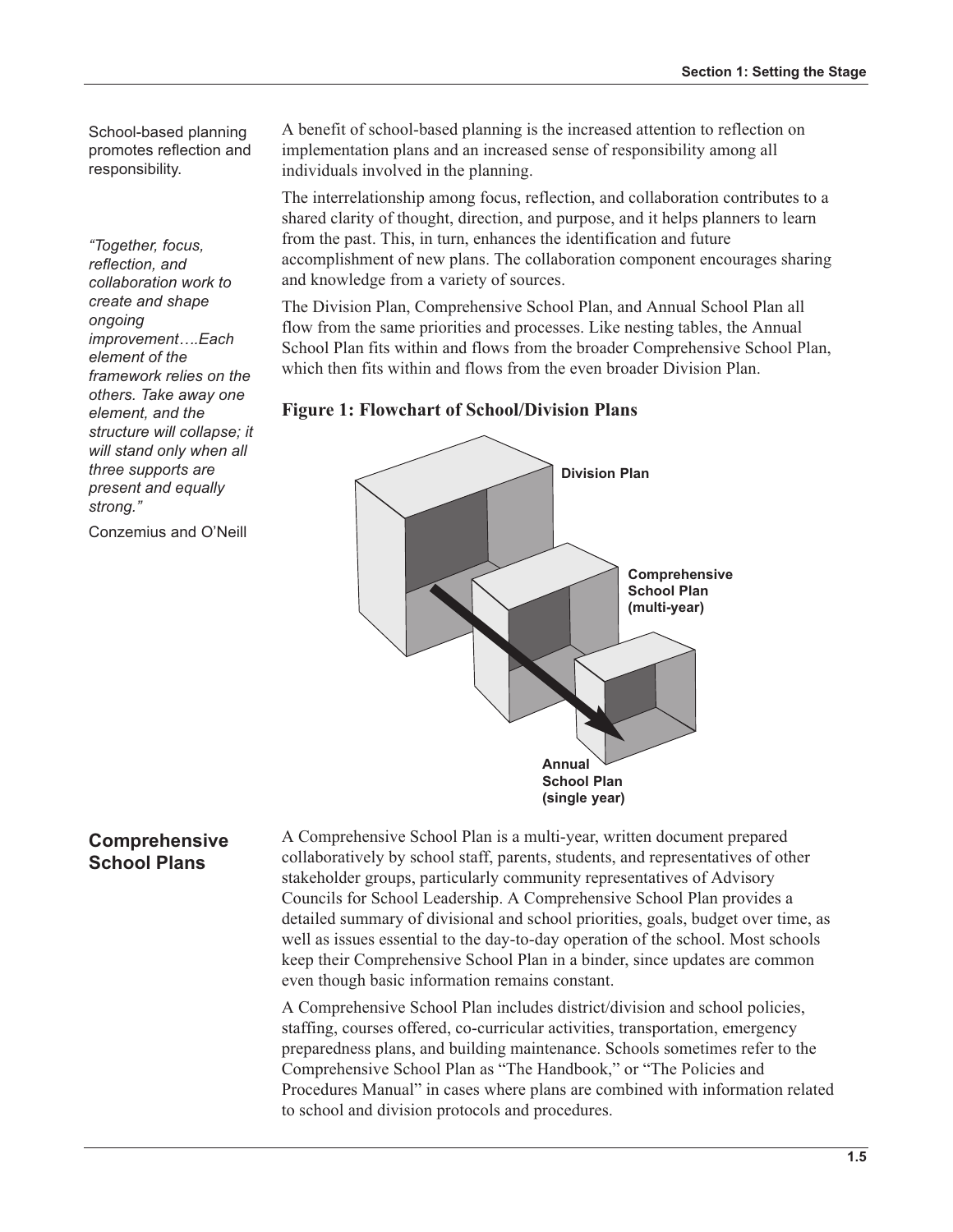A Comprehensive School Plan provides information about all the procedures, policies, staffing, and outcomes of the school over several years, whereas the Annual School Plan and School Planning Report are focused solely on key priorities for a given year.

The sample table of contents below highlights many of the commonplace components of a Comprehensive School Plan. Common elements of an Annual School Plan, extracted from a Comprehensive School Plan, are identified by an asterisk.

| <b>Table of Contents</b>                                     |    |
|--------------------------------------------------------------|----|
| Golden Prairie School Mission Statement                      | 3  |
| Philosophy                                                   | 3  |
| <b>Key School Priorities</b>                                 | 4  |
| <b>Division Priorities</b>                                   | 5  |
| Golden Prairie School Policies and Programs                  | 6  |
| <b>Addressing Student Diversity</b>                          | 11 |
| <b>Individual Education Plans</b>                            | 11 |
| <b>Behaviour Intervention Plans</b>                          | 12 |
| <b>Health Care Plans</b>                                     | 13 |
| <b>URIS Reporting Procedures</b>                             | 14 |
| <b>Emergency Preparedness Plan</b>                           | 15 |
| Strategies for a Supportive, Inclusive Environment<br>$\ast$ | 22 |
| * Professional Development/Administration Activities         | 34 |
| Committees                                                   | 35 |
| Parental and Community Involvement Initiatives               | 36 |
| * Outcomes Information (3-year plan)                         | 36 |
| <b>Building Maintenance</b>                                  | 37 |
| Transportation                                               | 37 |
| <b>School Budget Summary</b>                                 | 38 |

\* Items extracted for Annual School Plan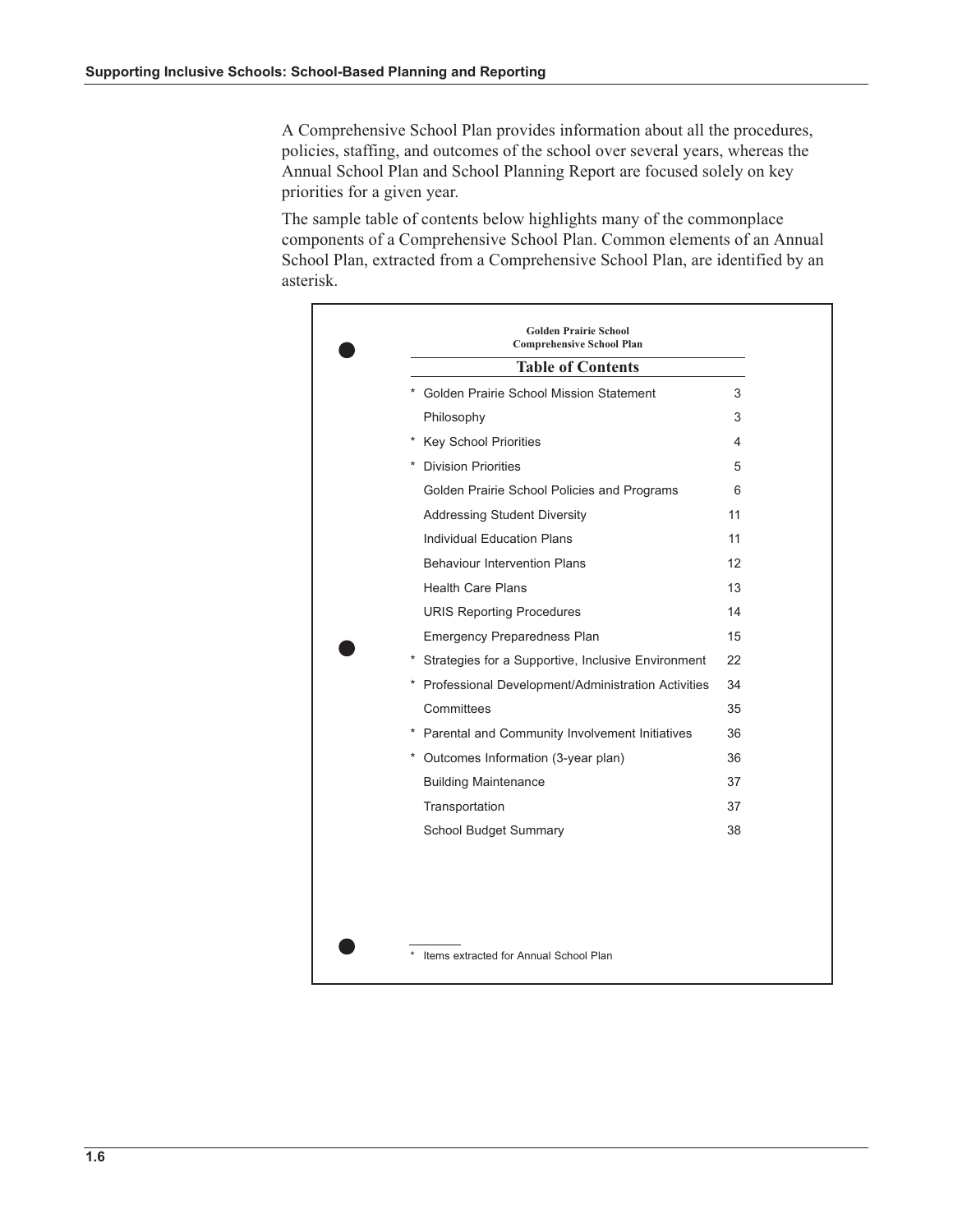



At the January meeting of the planning team, the group reviewed the Comprehensive School Plan to determine which

areas of the plan might be helpful to create the information categories for the Annual School Plan.

The group discussed the key issues in the Comprehensive School Plan to determine which could be used as focal points for further research in the current year, which could be seen as ongoing activities that would be considered in "maintenance" mode, and which issues needed immediate planning and action.

The committee designated two members to generate from the discussion a list of next steps to be distributed prior to the upcoming planning meeting.

**Focus: Data Analysis and Decision Making** 

## **Annual School Plans**

An Annual School Plan is the product of a continuous planning process. Similar to the Comprehensive School Plan, it is a written document prepared collaboratively by a combination of community members, parents, students, and school staff. An Annual School Plan reflects a school division's or district's educational priorities and outcomes, goals, and budget for a given year and responds to a school community's unique strengths and needs. It sustains and extends strengths and addresses areas that require change.

The Annual School Plan is intended to guide the development and maintenance of an effective learning environment that includes academically challenging programming that strengthens learning opportunities and outcomes for all students. The plan also serves to communicate key information to parents and community members.

The Annual School Plan helps a school community to articulate

- a clear purpose and direction
- strengths and areas for improvement
- current educational priorities
- priorities and outcomes that are to be monitored and evaluated
- strategies to achieve those priorities and outcomes

Annual School Plans can assist a school division/district to

- gain a better understanding of local school needs  $\bullet$
- establish educational priorities and budgets
- identify issues and trends that will affect current and future operations of schools
- communicate/form partnerships with parents and the broader community regarding priorities and plans

The Annual School Plan is not an end in itself. Once a plan is completed, school staff, with support from parents, students, and community members, begin the challenging task of putting it into practice.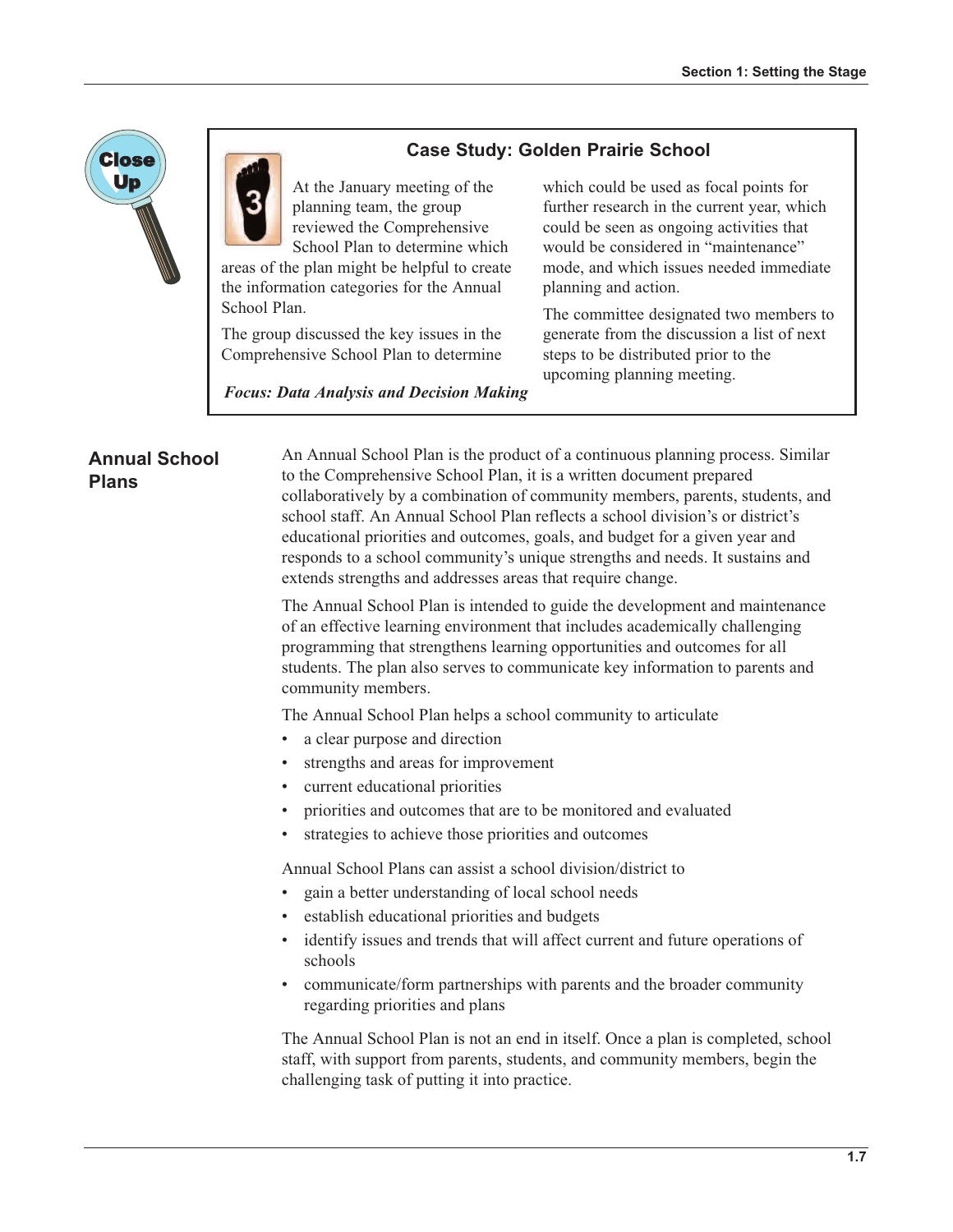# **Annual School Planning Reports**

While School Plans are created annually, they may reflect a single phase of activity in some outcomes that are part of the Comprehensive School Plan. These activities are usually connected to longer planning processes that may encompass two or more years. Some of the outcomes that are a priority one year may be in maintenance mode in future years, or perhaps in a re-evaluation phase at other times. Like the Annual School Plan, the annual School Planning Report is confined to encapsulating the implementation plan for a single year. Annual **School Planning Reports** 

- $\bullet$ summarize the Annual School Plan
- highlight key priorities and outcomes for one specific year  $\bullet$
- link outcomes with indicators  $\bullet$  .
- link indicators with data sources (tools)  $\bullet$
- link division/district priorities with the Annual School Plan  $\bullet$
- link student services priorities with the classroom and Annual School Plan  $\bullet$  .
- link individual and classroom priorities with the Annual School Plan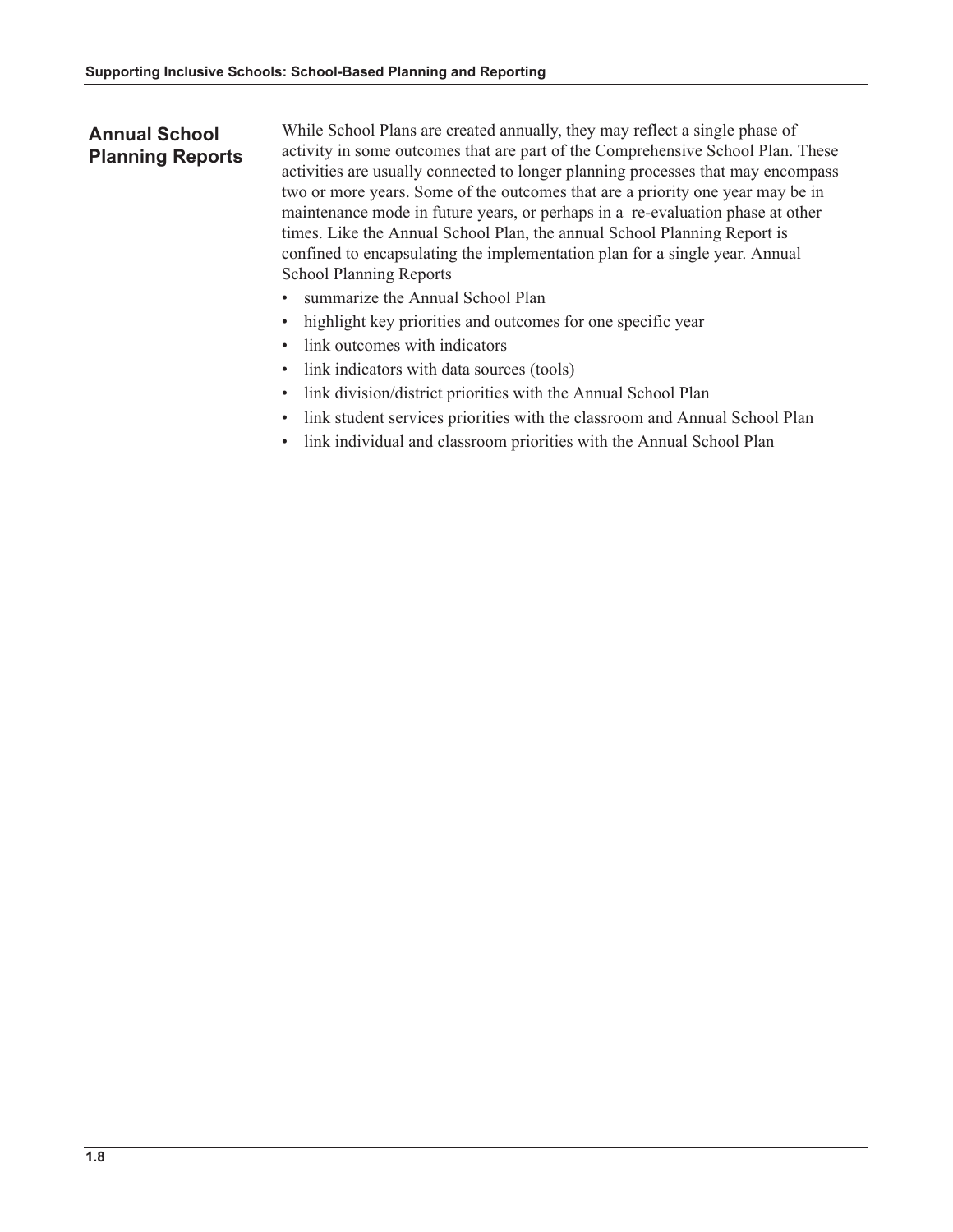

# **Figure 2: Continuous Planning and Reporting Process Cycle**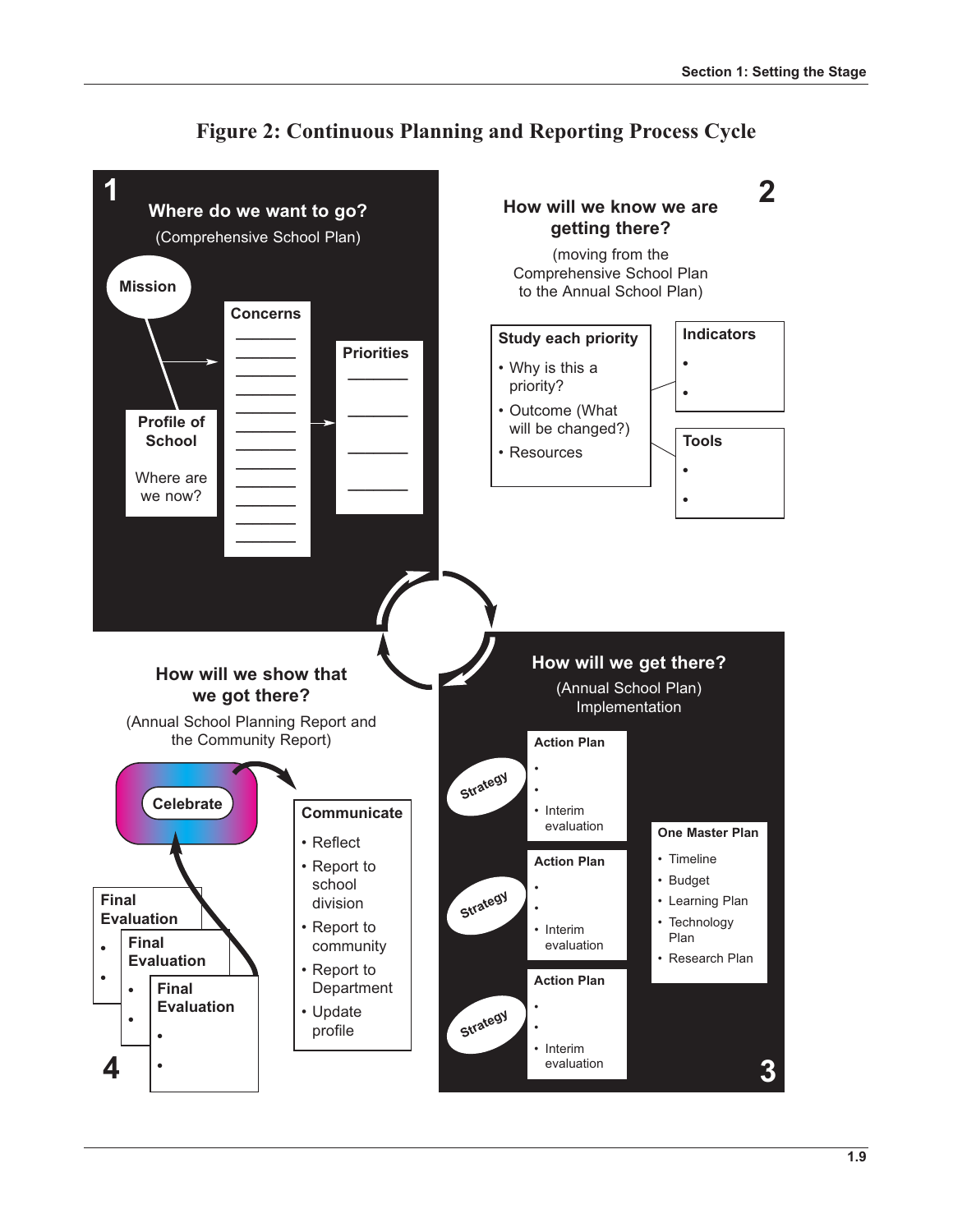

# **Multi-level, Multi**year Planning and **Annual Reporting**

Planning and reporting are related, but one cannot replace the other. Figure 3 (on page 1.11) shows the multi-level planning that affects schools within a given year. Divisional planning assists the school in its own planning. Similarly, the Division Planning Report and the annual School Planning Report are virtually identical in terms of scope and range. Just as planning assists teachers, schools, and school divisions in their daily activities, the planning reports assist the Department in its daily activities. To reduce the amount of duplication that schools and divisions may face when reporting on their planning process, Manitoba Education, Citizenship and Youth created reporting templates (Appendix F, pages A19–A30). Remember, the Annual School Plan is the foundation upon which the report is based. It is not possible to have an effective report that communicates essential information to the community, the school, the division, and/or the Department without first having created an annual plan.